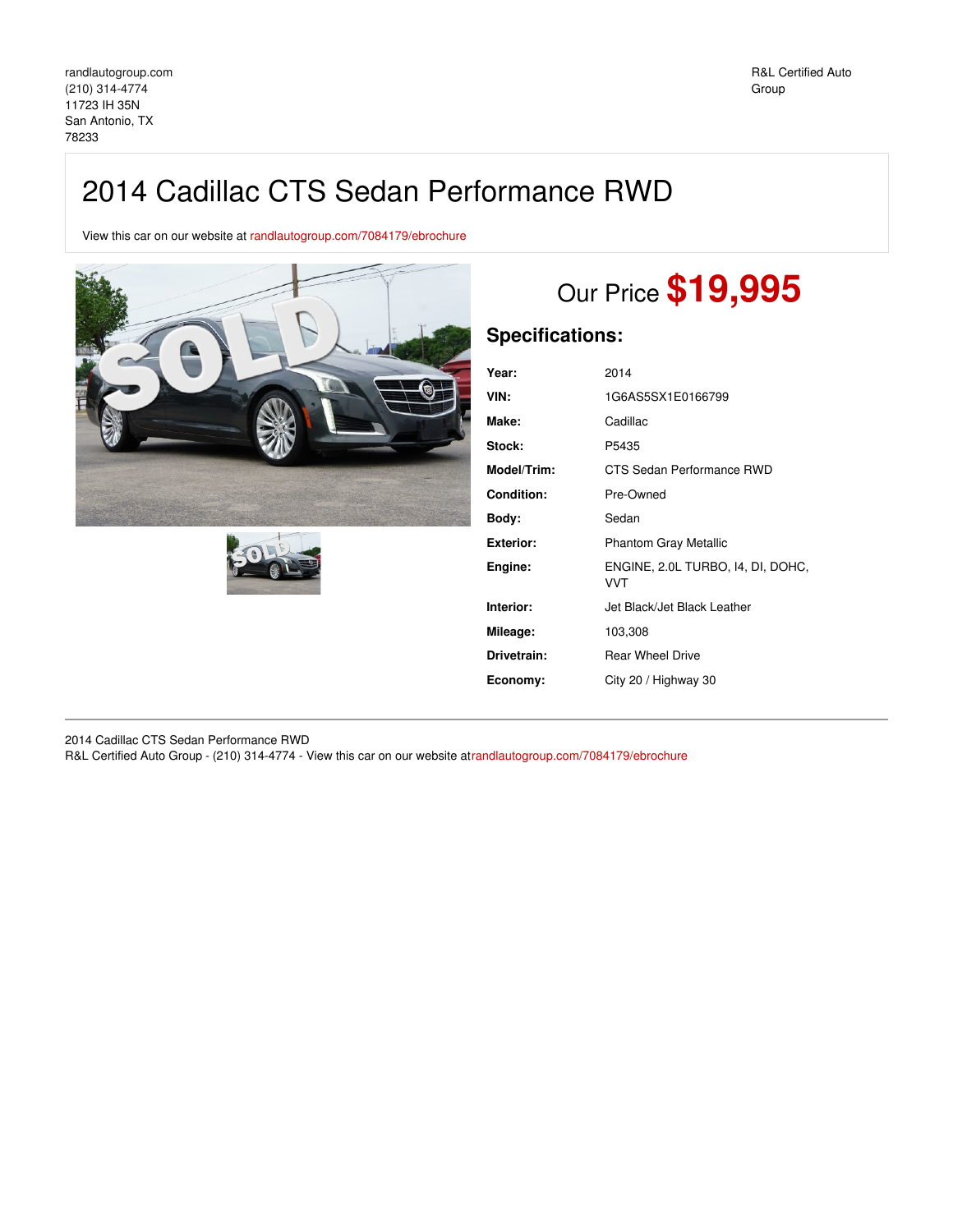

#### 2014 Cadillac CTS Sedan Performance RWD

R&L Certified Auto Group - (210) 314-4774 - View this car on our website a[trandlautogroup.com/7084179/ebrochure](https://randlautogroup.com/vehicle/7084179/2014-cadillac-cts-sedan-performance-rwd-san-antonio-tx-78233/7084179/ebrochure)

## **Installed Options**

#### **Interior**

- Seats, front bucket- Leather seating surfaces
- Seat adjusters, driver and front passenger 8-way power plus 4-way power lumbar, plus 4 way manual adjustable head restraints
- Seats, heated driver and front passenger
- Seats, heated/ventilated driver and front passenger seat cushion and seat back
- Seat, rear split-folding with armrest, lockable seatback and lockable rear pass-through access door
- Seats, heated rear outboard seating positions
- Headrests, rear, outboard seats, adjustable 2-way
- Console, front floor with shifter, armrest and covered storage Armrest, front center
- Armrest, rear center with cup holders Cup holders, 2 in front console, 2 in rear armrest
- Receptacle, power, 110V, located in front center console Power outlets, 3 auxiliary
- Floor mats, carpeted front and rear- Sill plates, illuminated front
- Steering column, power rake and telescopic wheel- Steering wheel, leather-wrapped
- Steering wheel, heated rim
- Steering wheel controls, mounted controls for audio, phone and cruise
- Steering wheel mounted Paddle Shift Controls- Head-Up Display
- Gauge cluster, 5.7" color display includes driver personalization, warning messages and vehicle information
- Instrument cluster, electroluminescent- Engine oil indicator
- Windows, power with front and rear express-up and down with passenger lockout feature
- Retained accessory power power windows, sunroof (when equipped) and audio system remain operational for 10 minutes after the ignition is switched off or until the driver's door is opened
- Door locks, power programmable with lockout protection- Keyless Access, passive entry
- Adaptive Remote Start
- Universal Home Remote includes garage door opener, 3-channel programmable
- Cruise control, electronic with set and resume speed, and with 1 mph and 5 mph increment adjustment
- Trunk release, power, remote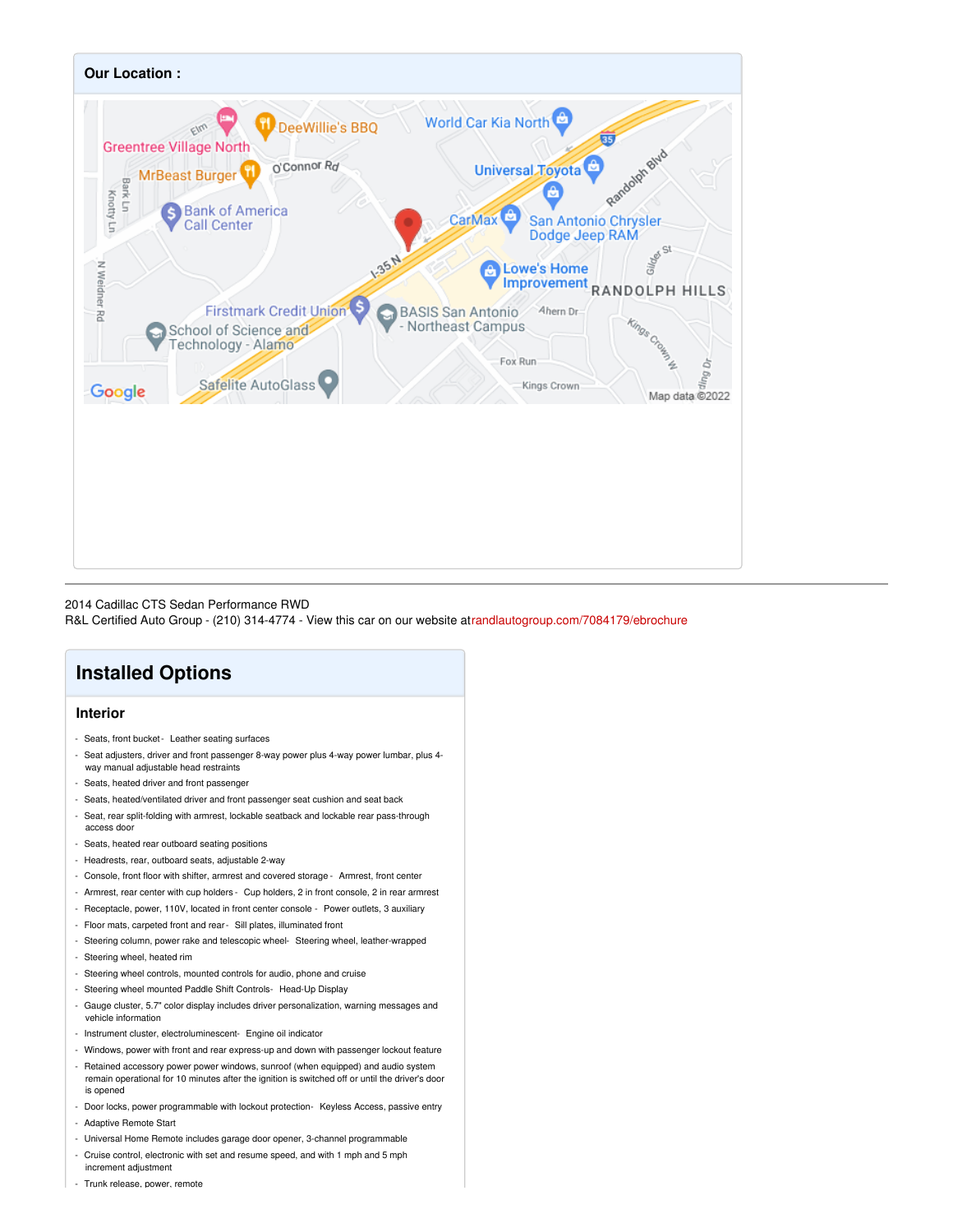- Theft-deterrent system, vehicle, PASS-Key III+ with immobilizer
- Climate control, tri-zone automatic- Air filtration system

- Trunk release, power, remote

- Defogger, rear-window electric with front and side window outlets for the driver and front passenger
- Glovebox, electric, lockable- Mirror, inside rearview auto-dimming, frameless
- Console, overhead includes reading lamps and controls for (UG1) Universal Home Remote, (UE1) OnStar, (DB3) power rear window sunshade (if equipped) and (C3U) UltraView power sunroof (if equipped)
- Sunshades, manual, rear side windows- Sunshade, power, rear window
- Visors, driver and front passenger illuminated vanity mirrors
- Lighting, interior includes glovebox, front cup holders, overhead console, front and rear door handles, front and rear passenger footwell, map pockets, rear assist handles and cargo area
- Lighting accent, LED lighting on instrument panel and door
- Coat hooks, located on rear left and right assist handles Cargo convenience net, trunk

#### **Exterior**

- Sunroof, UltraView, power
- Grille, active aero (Deleted when (Y66) Driver Assist Package is ordered.)
- Headlamps, high intensity discharge includes Adaptive Forward Lighting and LED vertical light signatures
- Headlamp control, automatic leveling system- Headlamps, IntelliBeam
- Lamp marker, reflex, front side- Lamp, LED center high-mounted stop/brake (CHMSL)
- Mirrors, outside heated power adjustable and driver-side auto-dimming, body-color, manual folding with integrated turn signal indicators and puddle lamps
- Glass, solar absorbing, windshield- Glass, Solar-Ray
- Windows, laminated glass, front side- Wipers, front intermittent- Wipers, Rainsense
- Door handles, illuminating- Tires, P245/40R18 all-season, blackwall, run-flat
- Wheels, 18" x 8.5" (45.7 cm x 21.6 cm) 15-spoke premium painted aluminum

#### **Safety**

- Seats, front bucket- Leather seating surfaces
- Seat adjusters, driver and front passenger 8-way power plus 4-way power lumbar, plus 4 way manual adjustable head restraints
- Seats, heated driver and front passenger
- Seats, heated/ventilated driver and front passenger seat cushion and seat back
- Seat, rear split-folding with armrest, lockable seatback and lockable rear pass-through access door
- Seats, heated rear outboard seating positions
- Headrests, rear, outboard seats, adjustable 2-way
- Console, front floor with shifter, armrest and covered storage Armrest, front center
- Armrest, rear center with cup holders Cup holders, 2 in front console, 2 in rear armrest
- Receptacle, power, 110V, located in front center console Power outlets, 3 auxiliary
- Floor mats, carpeted front and rear- Sill plates, illuminated front
- Steering column, power rake and telescopic wheel- Steering wheel, leather-wrapped
- Steering wheel, heated rim
- Steering wheel controls, mounted controls for audio, phone and cruise
- Steering wheel mounted Paddle Shift Controls- Head-Up Display
- Gauge cluster, 5.7" color display includes driver personalization, warning messages and vehicle information
- Instrument cluster, electroluminescent- Engine oil indicator
- Windows, power with front and rear express-up and down with passenger lockout feature
- Retained accessory power power windows, sunroof (when equipped) and audio system remain operational for 10 minutes after the ignition is switched off or until the driver's door is opened
- Door locks, power programmable with lockout protection- Keyless Access, passive entry
- Adaptive Remote Start
- Universal Home Remote includes garage door opener, 3-channel programmable
- Cruise control, electronic with set and resume speed, and with 1 mph and 5 mph
- increment adjustment
- Trunk release, power, remote
- Theft-deterrent system, vehicle, PASS-Key III+ with immobilizer
- Climate control, tri-zone automatic- Air filtration system
- Defogger, rear-window electric with front and side window outlets for the driver and front passenger
- Glovebox, electric, lockable- Mirror, inside rearview auto-dimming, frameless
- Console, overhead includes reading lamps and controls for (UG1) Universal Home Remote, (UE1) OnStar, (DB3) power rear window sunshade (if equipped) and (C3U) UltraView power sunroof (if equipped)
- Sunshades, manual, rear side windows- Sunshade, power, rear window
- Visors, driver and front passenger illuminated vanity mirrors
- Lighting, interior includes glovebox, front cup holders, overhead console, front and rear door handles, front and rear passenger footwell, map pockets, rear assist handles and cargo area